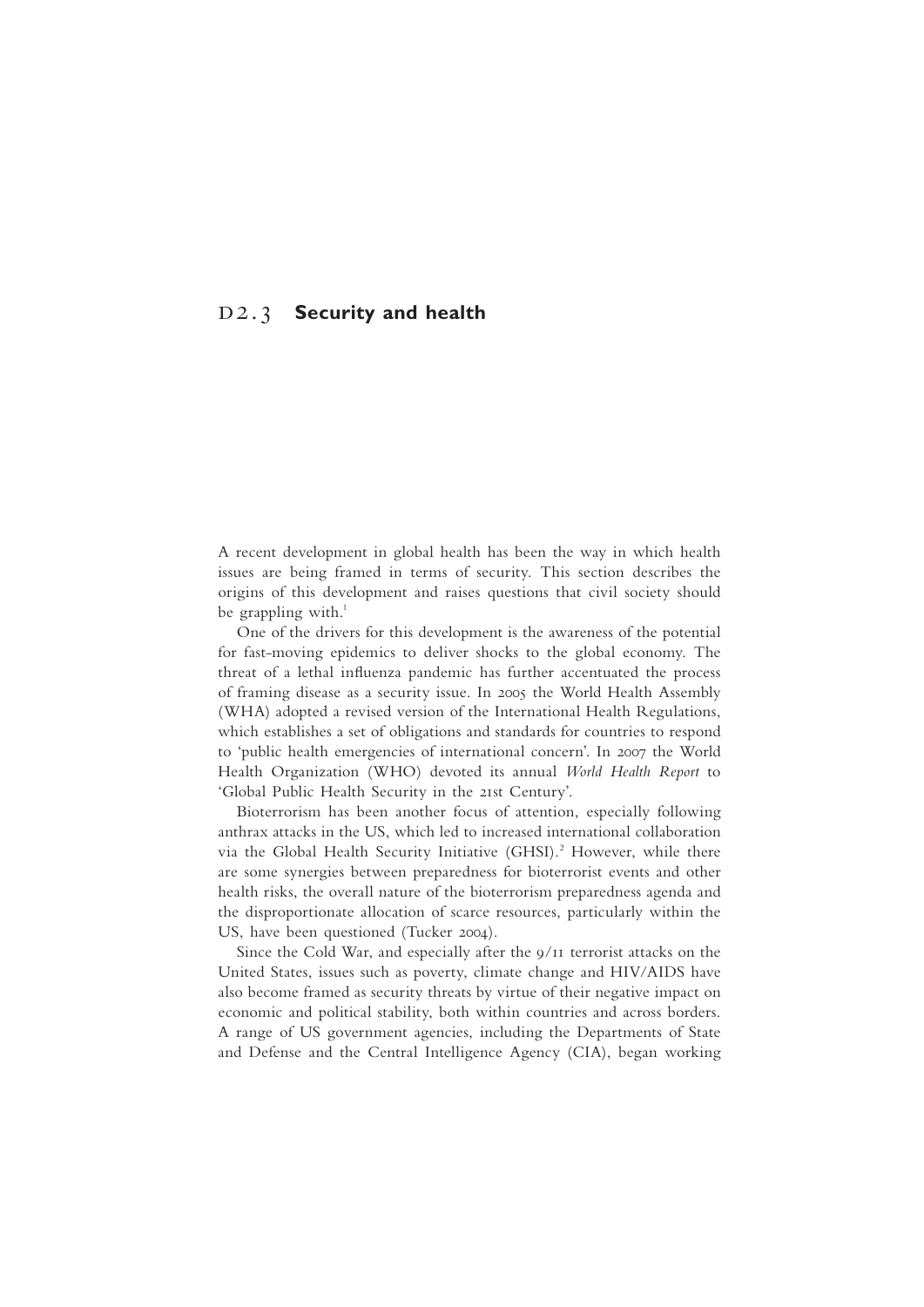on HIV–security links during the mid-1990s. A resulting US Strategy on HIV/AIDS argued that the pandemic needed to be seen not only in terms of human health or international development, but also as a threat to 'international security' and to the security of the US (USDS 1995).

It noted that 'as the HIV/AIDS pandemic erodes economic and security bases of affected countries, it may be a 'war-starter' or 'war-outcomedeterminant'. It also described how 'HIV directly impacts military readiness and manpower, causing loss of trained soldiers and military leaders', and how 'worldwide peacekeeping operations will become increasingly controversial as militaries with high infection rates find it difficult to supply healthy contingents.'

This view subsequently gained ground within Washington. In 2000, the US National Intelligence Council (NIC) issued a report on the threat of global infections to the US (NIC 2000). In the same year, the Clinton administration declared that HIV/AIDS represented a threat to US national security interests. This led to a US-backed UN Security Council resolution identifying HIV/AIDS as a threat to international peace and security (UNSC 2000).

The National Intelligence Council returned to the subject in 2002, issuing a report on five countries (Nigeria, Ethiopia, Russia, China and India) strategically important to the United States that identified links between disease, political instability and the threat to socioeconomic development and military effectiveness (NIC 2002). By 2005 the Global Business Coalition on HIV/AIDS was making links between AIDS, economic decline and potential terrorist threats, including speculating on how a steady stream of orphans might be exploited and used for terrorist activities  $(Neilson 2005)$ .

At one level, the linkage of health to security can be viewed positively in the sense that it can highlight the concept of *human security*, which can help move the focus in security thinking away from state security and more towards people and their basic rights and needs.

At another level, there are risks associated with extending the scope of security into the health and development spheres. Importantly, the framing of health in terms of security has emerged from global power centres. As the foreign policy and intelligence agencies of the most powerful states are drawn into the domain of health within low- and middle-income countries, health policies and programmes may be co-opted into serving economic and political projects, especially in the post  $9/11$  landscape in which counterterrorism has emerged as an overriding policy priority, and which has made the space for health and human rights harder to maintain.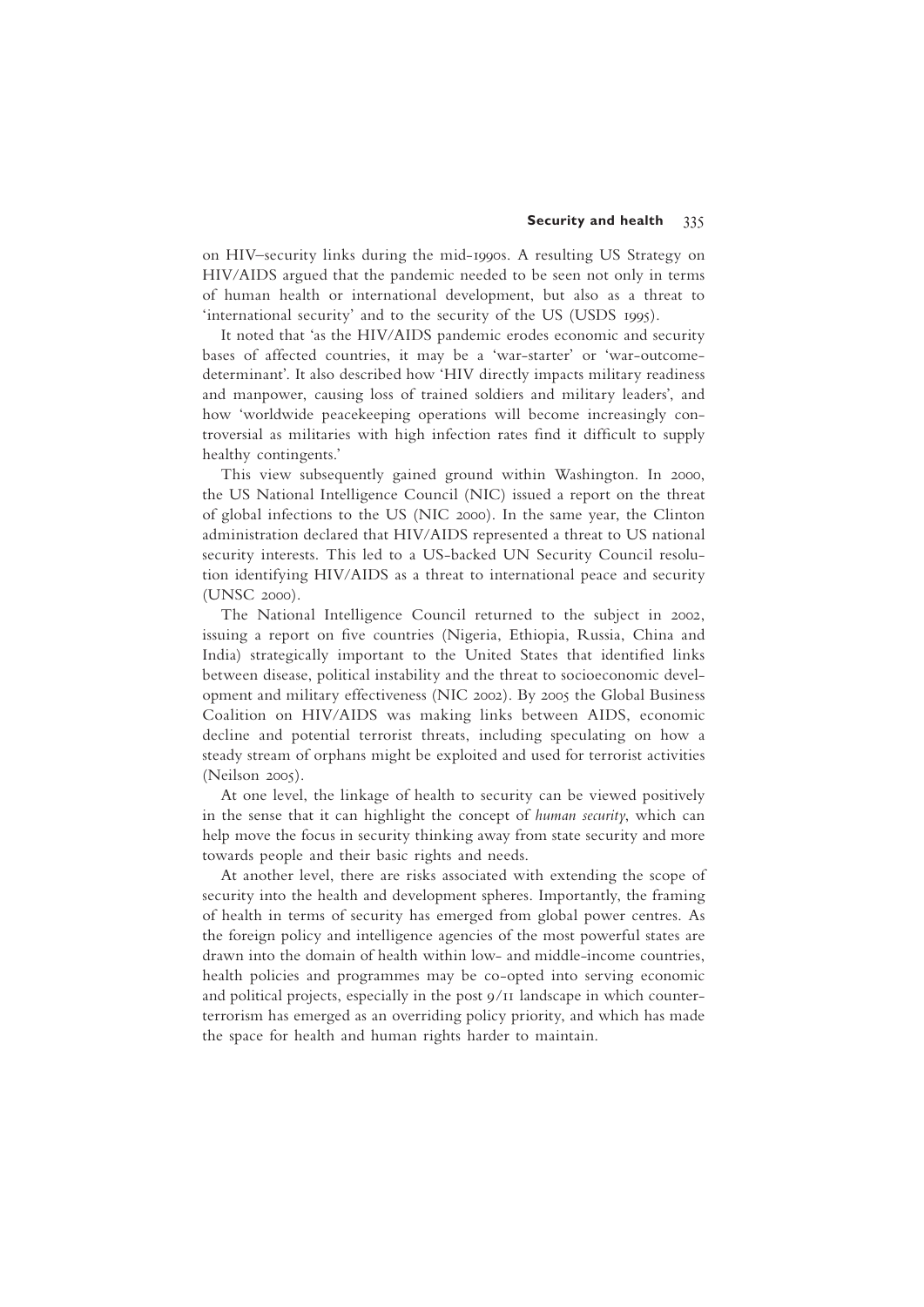# **Holding to account**

While the interest of security actors in selected aspects of public health has increased markedly, parts of the public health and medical communities have also adopted the language of security, seeing opportunities to advance broader public health goals. By accentuating the destabilising effects of HIV/AIDS and poverty, civil society groups have helped gain much-needed attention and resources for the long neglected health concerns of poorer countries.

Yet the linking of health with security is not necessarily a win–win situation. Crucially, those seeking to use security arguments to boost health up the political agenda may not be able to control where the logic of security takes them. While the linking of health and security may generate more attention and resources for health, the use of health as an instrument of foreign policy, or as a bridge for securing better control over strategic resources in other countries, is also evident. For example, the 2002 NIC report on HIV/AIDS stated in relation to Nigeria that HIV/AIDS could contribute to the deterioration of state capacity in a country important to US energy security and US counterterrorism strategies (CSIS 2005).

This forms part of the context for the massive increases in US aid for Nigeria. Indeed, through 2007 PEPFAR allocated some US\$578 million for Nigeria, far outstripping other donors. As part of this, PEPFAR is creating a total HIV surveillance system for the Nigerian military; conducting prevention initiatives; creating more reliable supply chains; and organising treatment for military personnel and dependants who are living with  $HIV.<sup>3</sup>$ 

To an extent this might be welcomed. HIV/AIDS is a multidimensional problem affecting all sectors of society, including the military. The HIV/AIDS–security link has also drawn attention to the spread of HIV via military and security forces in conflict or peacekeeping situations. But questions might be asked as to whether targeting such sectors in HIV/AIDS relief risks privileging certain parts of society because of their relevance to US strategic goals (Elbe 2005).

There is now concern that political and economic elites will be able to insulate themselves from the worst effects of HIV/AIDS while exploiting scaled-up AIDS relief to entrench their positions (de Waal 2006). While saving lives in the short term, HIV/AIDS relief could perpetuate a closed political loop that is detrimental to wider human security and fails to address the deeper-rooted social determinants of health. It is also noteworthy that the hypothesis that high-prevalence HIV/AIDS epidemics would destabilise national and regional security has not been substantiated, raising the question of whether HIV/AIDS has been used opportunistically by the security apparatus (Whiteside et al. 2006; Barnett and Prins 2006).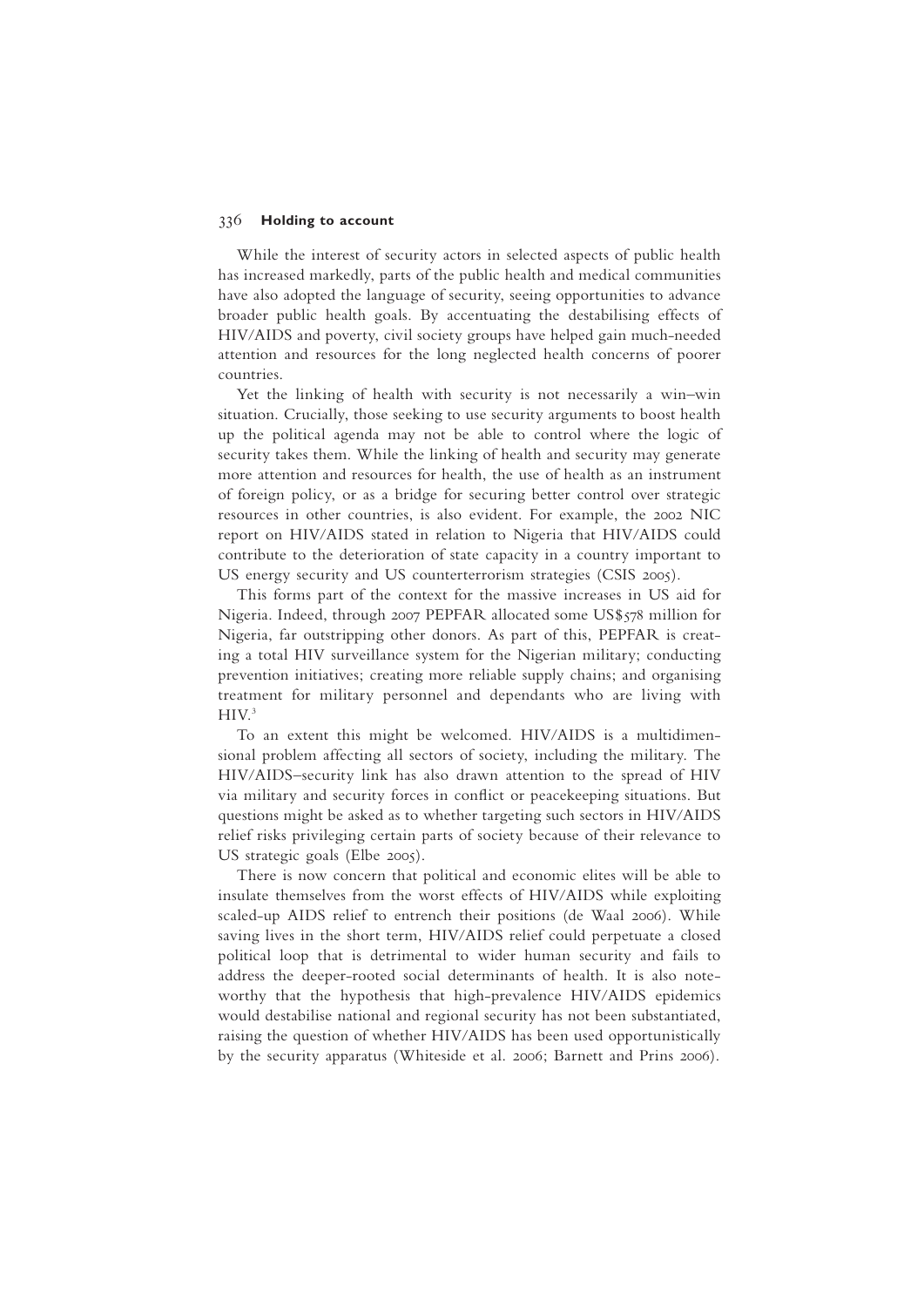## **Security and health**

The trade-offs associated with the linking of security to health is illustrated also with the prevention and control of acute infectious disease outbreaks. Some authors argue that global health security has helped to normalise the intrusive and extensive use of external surveillance and the suspension of sovereignty across a range of policy areas (Hooker 2006). Whilst protecting the health security of populations is a good thing, it is necessary to ask who is being secured, from what, how, and at whose cost?

The surveillance of public health threats requires a major upgrading of data capture and information systems. While efforts have been made by the WHO and other agencies to ensure that data are managed and used for politically neutral and scientific purposes, some researchers have identified links between public health surveillance networks and intelligence communities, calling its supposed neutrality into question (Weir and Mykhalovskiy 2006). It also places demands on poorer countries to develop surveillance and response strategies that can help protect the global community. However, it is unclear whether such demands are affordable or appropriate to their health priorities (Lee and Fidler 2007). The focus on cross-border infectious disease control may mask structural problems in global public health, leading to solutions which benefit the rich more than the poor.

The linking of health and security therefore creates a complex political space that requires discussion and research, particularly in relation to three issues (Lee and McInnes 2004).

First is the process of determining what is and isn't a security issue. The same powerful actors who determine what constitutes a security issue also tend to be responsible for shaping international responses to those threats. Placing health issues in national security strategies or on the agenda of bodies like the UN Security Council, or defining the WHO's role in terms of global security, creates a space where particular ideas of security and associated interests that are promoted must be questioned and reframed if necessary.

Second is the danger that efforts to address health problems deemed important through a security lens, rather than more objective measures of need, will distort health priorities. How is the conceptualisation of health as a poverty, justice or human rights issue to be reconciled, for example, with strategic objectives linked to 'fragile states', 'failed states' or 'rogue states'? What are the consequences of health being used as an instrument of foreign policy?

Third, a concern with security may reinforce problematic aspects of health policy. For example, the desire to enhance security may lead donors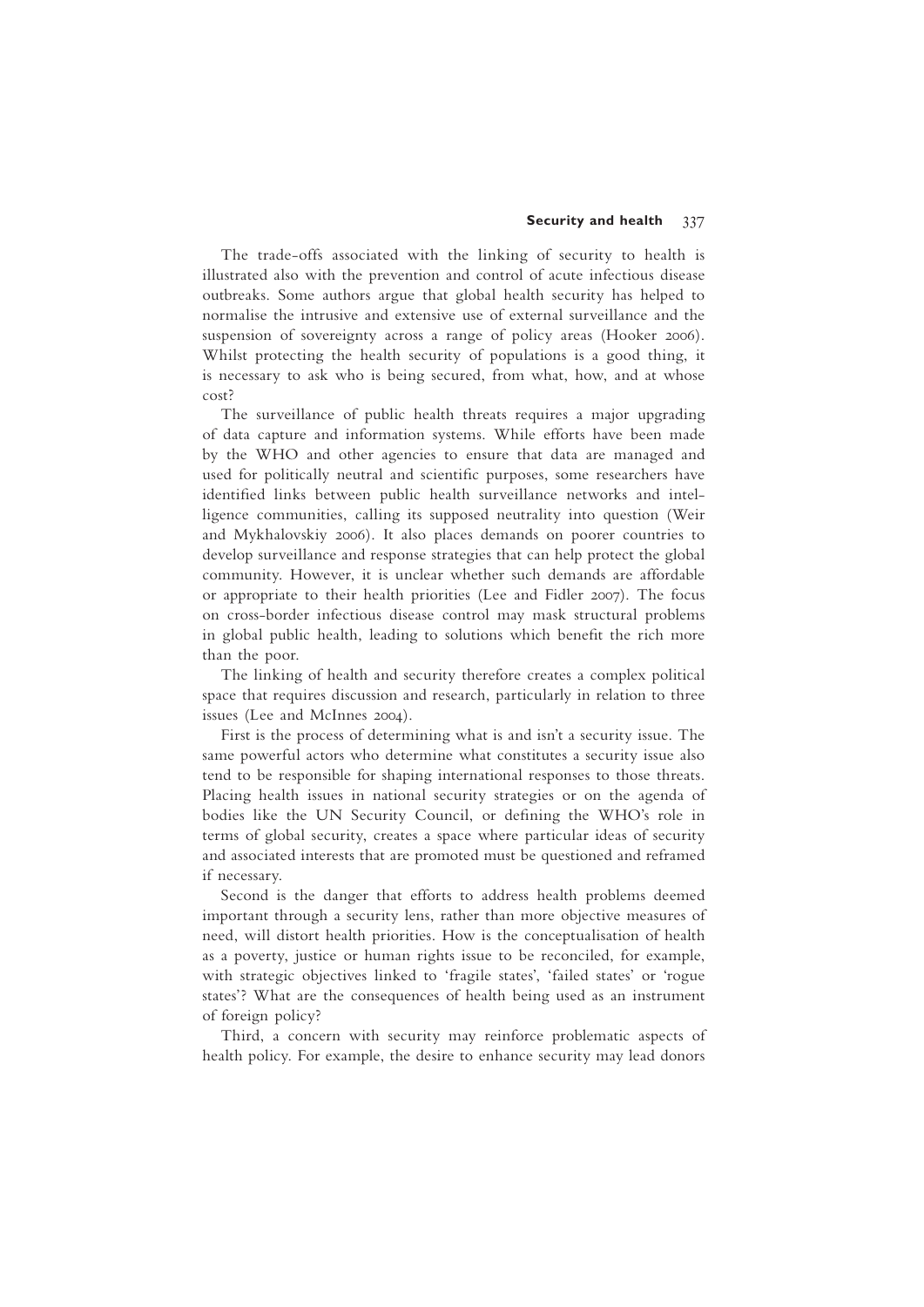#### **Holding to account**

to prioritise bilateral funding mechanisms at the expense of multilateral channels. A 'control and containment' focus on infectious disease outbreaks may detract from more effective and sustainable approaches to health promotion. Vertical, disease-control policies and programmes, with their emphasis on disease prevention, may flourish at the expense of comprehensive primary health-care programmes and emphasise an authoritarianism within the health sector that runs against principles of decentralisation and community empowerment, or could lead to certain communities being demonised as 'security threats' (Elbe 2006).

## **Final comments**

The recently created links between health and security will help raise the profile of certain health issues, but they may also reframe them to the advantage of the more powerful. The key question is whether this shift represents a welcome advance in ideas of security, or the co-option of health by vested interests, raising the risk that security will simply lead to new forms of selectivity and inequality in the landscape of global health and the global political economy. Public health advocates need to examine and debate the issue in four ways:

- Monitor the links being made between health and security in a wide range of settings.
- Contribute to the evidence base on how health–security links are affecting global health initiatives in practice. More detailed case studies from a wider range of places are required.
- Encourage critical debate and discussion about different conceptions of security, whilst constantly advancing perspectives grounded in human rights and ethics.
- Support networks of enquiry and discussion for groups from different disciplines and regions to develop more comprehensive understandings of links between health and security, whilst building the capacity to react to unwanted developments in the field.

## **Notes**

- . A longer version of this chapter is available at www.ghwatch.org.
- . The members of the GHSI are Canada, France, Germany, Italy, Japan, Mexico, the UK, the US and the EU. See www.ghsi.ca/english/index.asp.
- . Information on PEPFAR in Nigeria via www.pepfar.gov/.